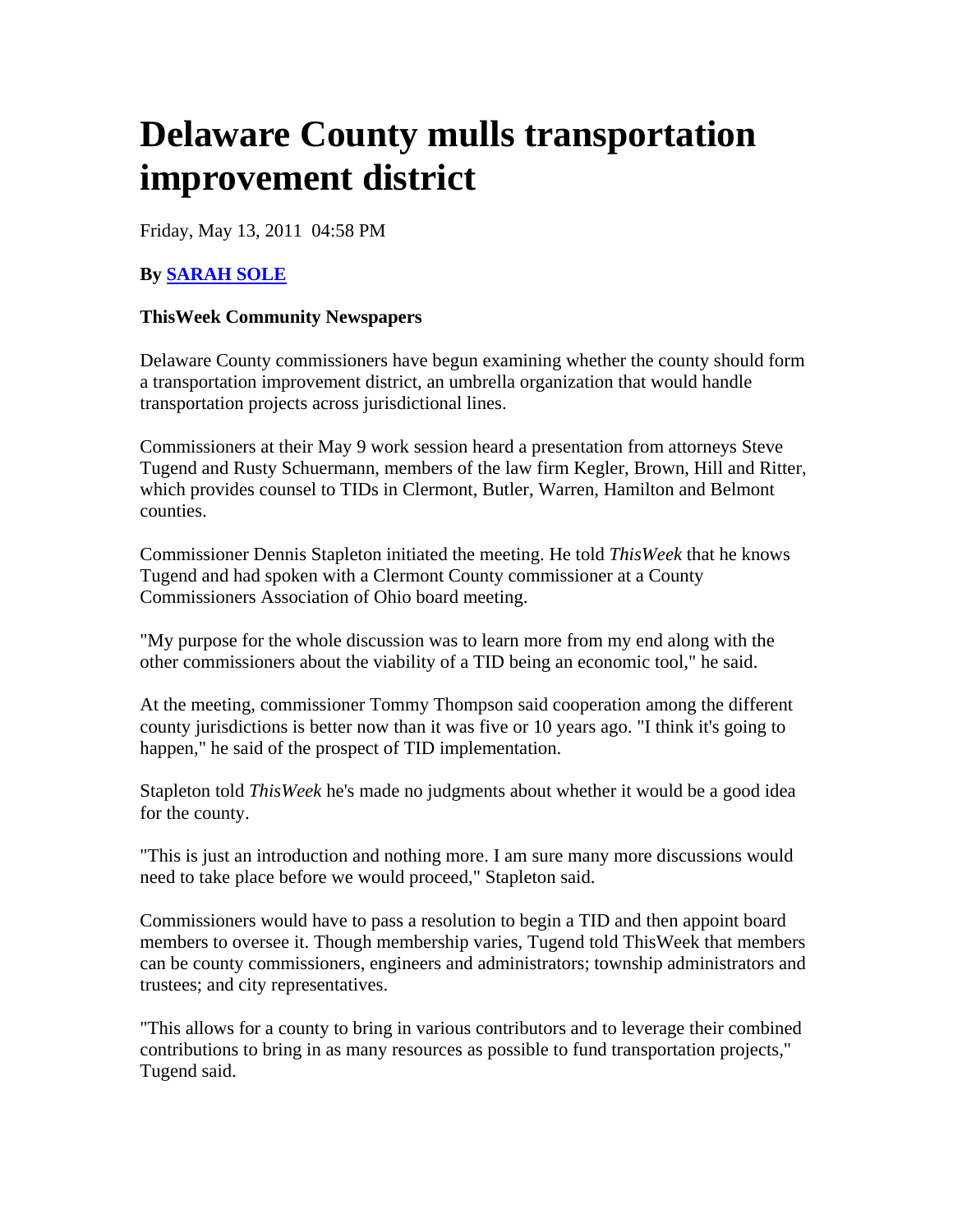A TID would group transportation projects together in the same area, across jurisdictional boundaries.

The TID board cannot act independently and finance road improvements alone, however. It must have approval from federal, state, county and local entities, said Nancy Burton, communications manager for the Ohio Department of Transportation District 6.

Tugend said that a TID's unified approach would prevent ODOT from having to choose between competing projects in the same county or jurisdiction. Because of the group approach, the TID would also have a larger funding base and be able to provide a bigger local match for projects to get a larger amount of ODOT funding.

While Butler County, the first county to implement a TID, chose a larger board, most TIDs opt to use a smaller system, Schuermann said.

The bigger board includes two members appointed by county commissioners; three members appointed by the most populous municipal corporation in the TID area; two members appointed by the second-most populous municipal corporation; two members appointed by the most populous township; and the county engineer. There is also an option to appoint a member from a township or municipality in the district who isn't a member of one of the other groups. One nonvoting member is appointed by the regional planning commission. All state senators and representatives could be non-voting members.

The smaller board includes five members appointed by the county commissioners. One non-voting member is appointed by the speaker of the Ohio House of Representatives, and another non-voting member is appointed by the president of the Ohio Senate.

Counties normally provide more funding because they have larger budgets, Schuermann said. No one is required to contribute, and entities don't have to fund all projects at the same level. Funding strategies vary according to each TID. Individual projects could be funded one at a time, or a revenue pool could fund a program of projects.

Commissioner Ken O'Brien said he chose not to attend the presentation. He said he's interested in whether the TID could be a solution for the county but wants to make sure that the area could financially sustain a TID.

He said the county's attorneys should take the lead on the project and recommend attorneys to speak with. He questioned why attorneys with Kegler, Brown, Hill and Ritter were chosen for the presentation.

"If we are not paying for the attorney, why is it that they're coming?" he questioned. "What is it that's in it for them?"

Stapleton told *ThisWeek* that he chose the law firm because it had worked with Butler and Clermont counties. The state authorized transportation improvement districts in 1993.